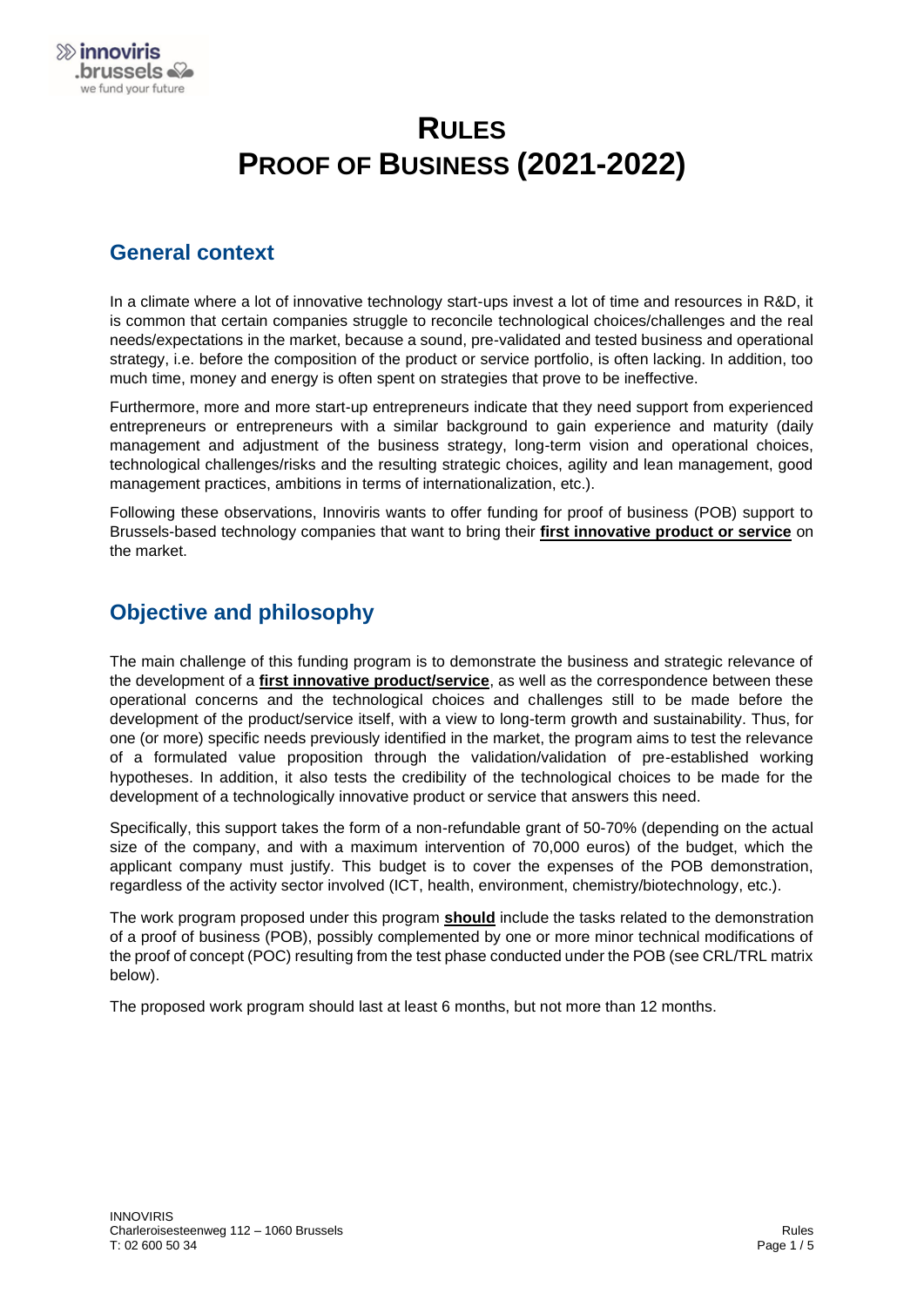

### **Positioning the POB tool on the CRL/TRL scale<sup>1</sup>**

The CRL/TRL scale is a matrix designed as a working tool for the innovative entrepreneur to measure the level of readiness of an innovation project according to two dimensions:

- **The technical readiness level (TRL)**
- **The commercial readiness level (CRL)**

The POB tool proposed by Innoviris occupies the following position on this matrix:



Technically, a company applying for the POB program must have at least the following:

- at level TRL 4 Experimental/POC in lab:
	- the various basic components of the solution were pre-assembled into a system that operates with 'low reliability' (pre-established POC);
	- the operation of this system was validated at the experimental level and its basic performance was measured in a test environment;
- at level CRL 2 Market Analysis:
	- you have already acquired a good understanding of the market structure and segmentation:
	- you have estimated the size and growth of this market;
	- you have mapped the ecosystems; the parties involved, the potential partners and the competitors;
	- you have determined the value chain of the market and the company's intended position in that chain;

<sup>&</sup>lt;sup>1</sup> CRL: Commercial Readiness Level – TRL: Technology Readiness Level, as defined in the MatMax-matrix of WLS[: https://www.wsl.be/matmax/home\\_d.php](https://www.wsl.be/matmax/home_d.php)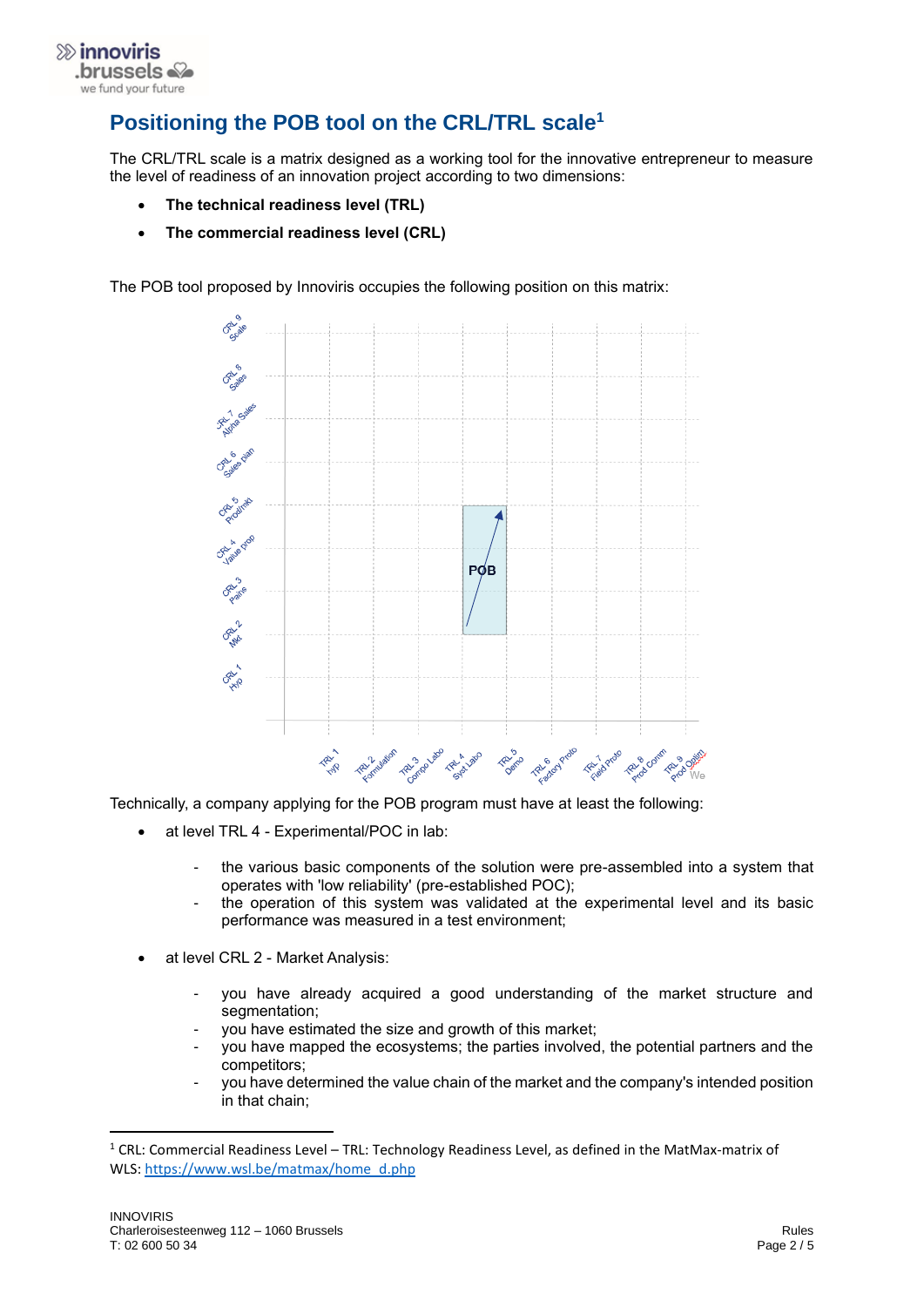

- you have selected one or a small number of segments (<= 3) as potential commercial target groups:
- you have drawn up a list of customers you want to reach in the following phases.

As indicated by the arrow in the matrix above, Innoviris' POB program aims to enable the company using this tool to reach the TRL5 and CRL5 levels (no higher), i.e.:

- TRL5: in a simulated environment
	- the components have been realistically integrated into a functional (laboratory) system, particularly through the definition and implementation of documented interfaces between the components;
	- the functions and performance of the system have been validated in a real application and in a (simulated) environment representative of the final environment;
	- a functional 'specification' of the product was prepared based on market demand:
	- the expected architecture of the final product could be defined and documented;
- CRL5: validation of the product-market combination
	- based on the validated market needs and value proposition, you selected the intended target segments and defined the MVP (minimum viable product) specifications;
	- you have verified that the MVP meets the key needs of the customers in the target segment;
	- you have verified that the value as perceived by the customer can actually be generated in the form of revenue;
	- you have quantified the revenue and cost estimates and verified that a profitable business model exists.

#### **Accepted tasks and assignments**

The following tasks may be the subject of a Proof Of Business funding application: they serve to test the correspondence between the technological choices and challenges to be made prior to the development of the innovative products/services under consideration and the relevance of the value proposition/business model to be applied to meet the expectations of the target market:

- validation trials;
- on-site demonstration and presentation of the company's POC to customers by way of testing;
- introduction of reservations and analysis of user feedback, with a view to better positioning the functions to be developed and their potential operational and financial impact;
- testing and prevalidation of the price;
- testing of the intended technical and business positioning with respect to the strategy followed by the pioneers of the activity sector in question;
- etc.

In general, the technical and business tasks related to the POB that can take the company from a TRL4/CRL2 combination to a TRL5/CRL5 combination are potentially allowed.

The applicant may also subcontract some tasks, if necessary, provided that the technical and business risks associated with the proposed work program are primarily borne by the company implementing the POB project, or that a plan is clearly established and submitted for the internalization (during or at the end of the POB project) of any missing skills that are critical to the implementation of the project.

**The following tasks are de facto excluded**: macro-level market research and statistical research, determination of the general market need related to the product/service being developed and general determination of the business model to be set up, commissioning, protection of intellectual rights, ongoing management expenses, etc.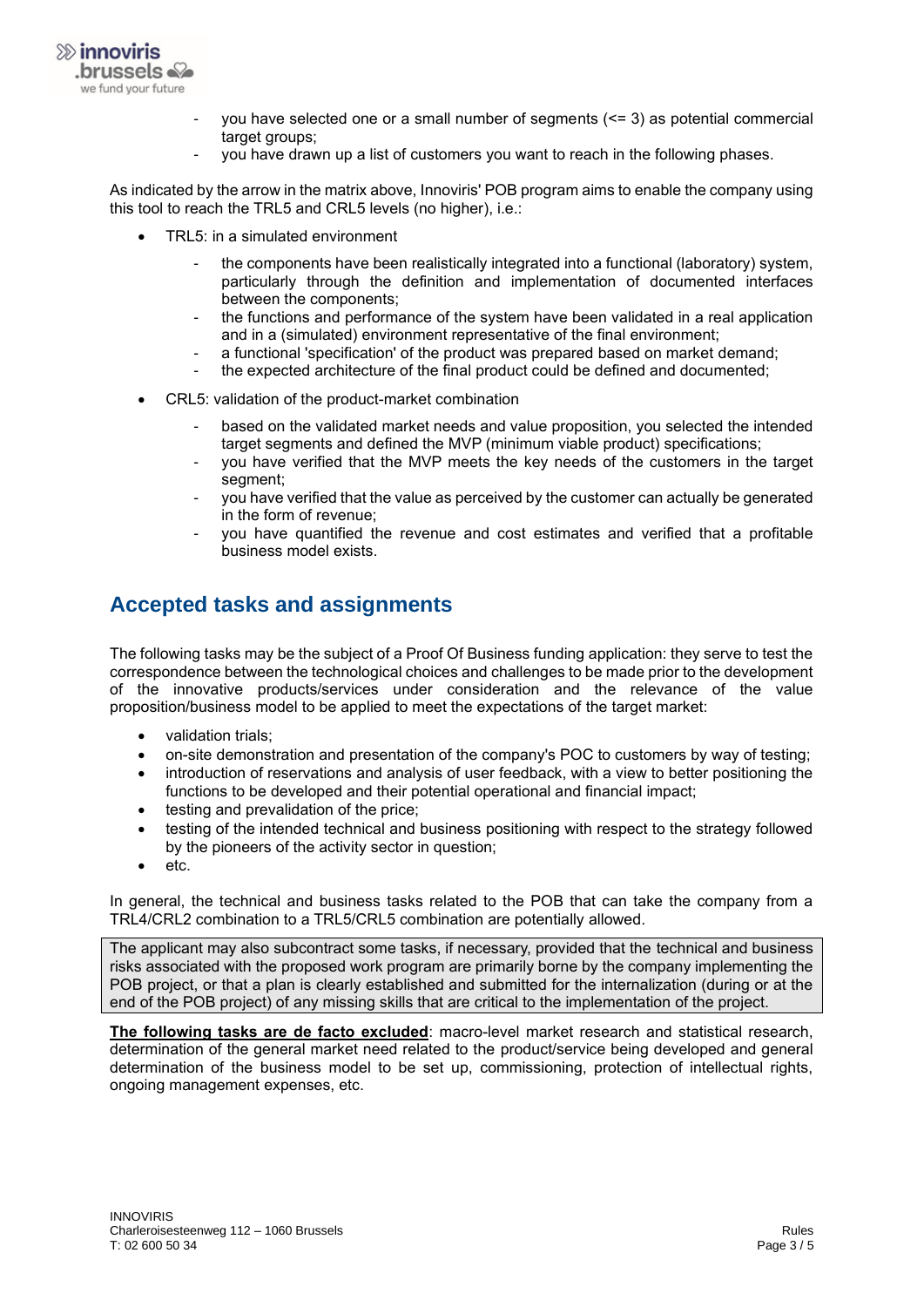

## **Eligible costs**

The following costs are eligible:

- **personnel costs**: the costs associated with staff (employee or self-employed) to the extent that they are assigned to the project. Remuneration should be in line with the practices and scales (if applicable) of the activity sector concerned;
- **investment costs**: costs of instruments and equipment used during the project (acquisition cost/depreciation period\*use period during the project\*use percentage);
- **subcontracting costs**: this mainly concerns subcontracting in the broad sense of the term. The company can, if necessary, call on relevant external expertise (such as services provided by a Fablab);
- **operating costs**: in particular, the costs of materials, supplies and products required for the proper execution of the project.

A more detailed description of eligible costs is available in the [accounting guidelines](mailto:https://innoviris.brussels/documents/general-accounting-directives-2021) from Innoviris.

#### **Note - Availability of own funds**

It is important to bear in mind that any applicant organization must be financially capable of advancing the implementation costs of the project. Indeed, there may always be a time lag between the disbursement of the first grant instalment and the project start date. In addition, a portion of the grant will not be paid until after the project is completed.

### **Eligibility Requirements**

To be eligible for financial support from the BCR under this program, the applicant must:

- Pursue as an underlying goal for its "PROOF OF BUSINESS" application the development of an initial technologically innovative product/service (not an existing product/service portfolio. Switching from a product-oriented to a service-oriented business model and vice versa is also excluded);
- demonstrate that it is truly rooted in Brussels;
- demonstrate the beneficial impact of the project in the BCR (economic, employment, environmental, social/societal effects, generation of know-how and skills, intellectual property, well-being of employees/citizens, or any other positive external factor that may demonstrate the exemplary role of the project manager in the field of the economic transition supported by the region);
- justify the incentive effect of the support on the implementation of the proposed work program;
- Have fulfilled obligations within the framework of subsidies previously granted by the Brussels-Capital Region;
- have established the business **no later than** the date of submission of this completed application form.